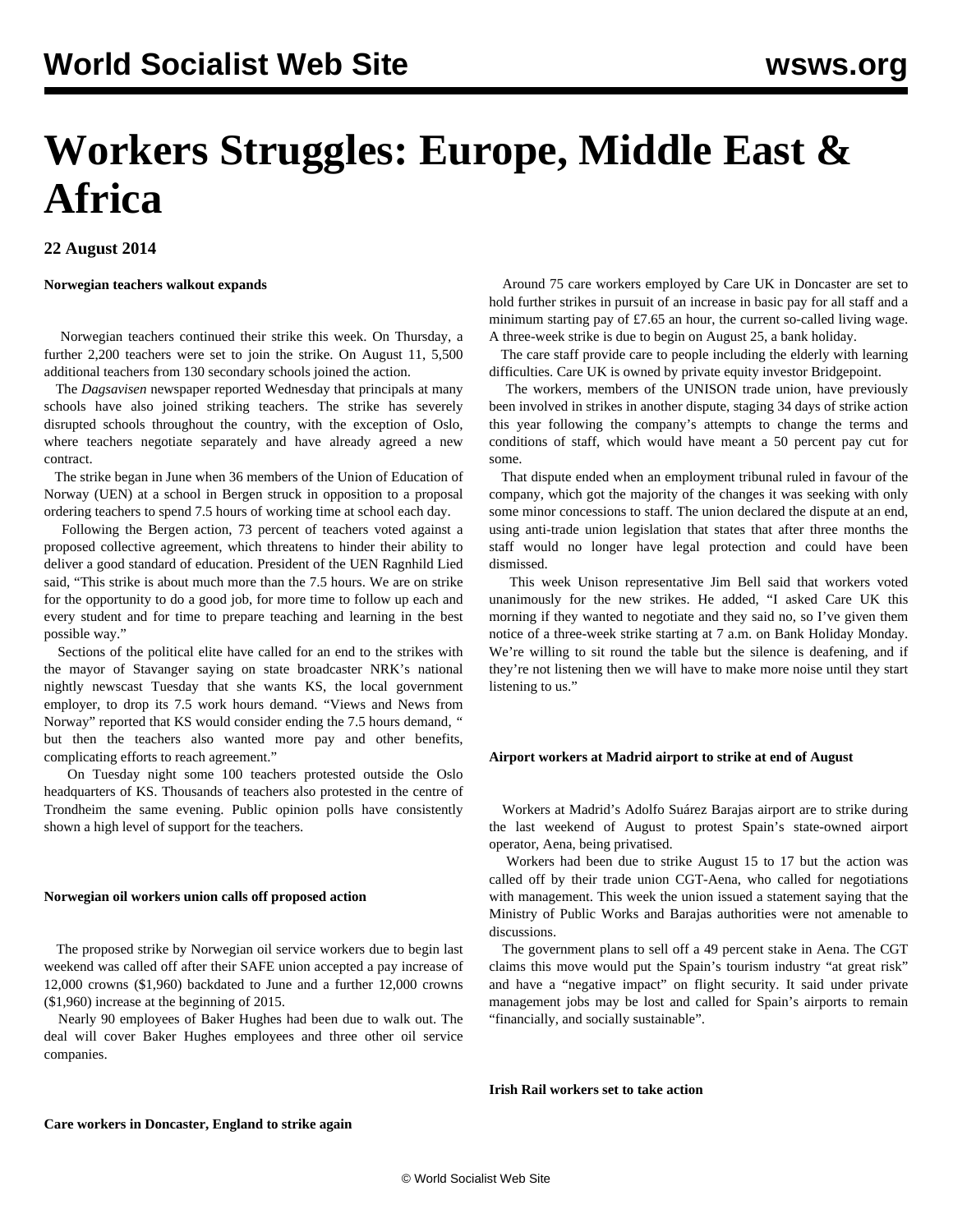Staff employed by the partially, state-owned Irish Rail company are set to strike on August 24-25, September 8 and September 21. Irish Rail is seeking to cut the pay of employees earning less than  $\epsilon$ 65,000 by 2 percent and those earning over  $\epsilon$ 100,000 by 6 percent. Several unions representing rail staff have agreed to the cuts but workers in SIPTU and the National Bus and Rail Union (NBRU) have rejected the plans and voted for the series of strikes.

 David Franks Irish Rail Chief Executive told the press: "I would remind colleagues that the Labour Court has described the measures being implemented as unavoidable if the future of the company and the employment that it maintains are to be protected."

## **Health workers in Algarve, Portugal to walk out**

 Health workers in Algarve, Portugal are to strike August 22 for 24 hours. The strike is to protest staff shortages and working conditions, with many staff working eight straight hours without a break.

 The strike is the first in which doctors, nurses, assistant health workers and administrative staff take joint action. Nuno Manjua, regional coordinator for the Union of Portuguese Nurses, said the action would be a regional day in defence of the Algarve National Health Service.

 The *algarvedailynews* web site reported the aim of the strike was to "bring about changes to the management of the region's health professionals, the number of staff which is well below the legal minimum and to increase the supply of medical products needed to run an efficient and safe service."

 Margarida Agostinho of the Association of Physicians of the South said, "The doctors are taking early retirement and are leaving hospitals and health centres because the working conditions really have deteriorated a lot".

 Meat inspectors, vets and support staff employed by the Food Standards Agency (FSA), a UK government body, are due to strike for four hours from 6:30 a.m. to 10:30 a.m. Tuesday, August 26 and Wednesday, August 27. They are responsible for maintaining food hygiene and animal welfare

 The FSA staff are members of the public service union UNISON, which has around 500 members in the FSA. Two thirds of the membership voted

 They are striking against an imposed pay offer of only 0.75 percent, and are seeking an above inflation offer to attempt to recoup an estimated 15 percent loss in earnings power since the Conservative, Liberal Democrat

#### **UK meat inspectors set dates for strike**

in UK slaughterhouses.

in favour of the strike.

Bou Saab, who said he would just grant a pass to all students taking the exam without grading them. Teachers felt this was not fair to students and so were considering ending the boycott of the exam grading.

The teachers have come under pressure from Education Minister Elias

# **Indian women workers trapped in Saudi Arabia as a result of recruitment scam**

 Around 30 women from states in southern India are trapped in a shelter in Saudi Arabia. Recruitment agencies in India tricked the women, many of them highly educated and fluent in English, into thinking they were going to jobs other than in domestic service. They only discovered their fate once in Saudi Arabia.

 Rich families in Riyadh are demanding the women be held until they are reimbursed for expenses ranging from SR16,000 (\$3,200) to SR 40,000 (\$8,040) which they claim they incurred to bring the women over from India.

## **Workers in Gaza lose jobs as result of Israeli military onslaught**

 The Gaza Labour Union estimates 30,000 workers in Gaza have lost their jobs as a result of the latest Israeli onslaught. This amounts to around 10 percent of the workforce. The bombardment has led to the destruction of large numbers of factories, workshops and commercial premises.

 The group also added that since the imposition of the Israeli blockade in 2007, around 170,000 jobs have been wiped out. The death toll in the latest Israeli onslaught has now reached over 2,000.

## **South African metal workers remain locked out**

 Members of the National Union of Metalworkers of South Africa (NUMSA) remain locked out at many South African metalworking and engineering companies, which come under the employers' body, the National Employers Association of South Africa (NEASA).

 A pay agreement was settled through the Metal Industry Bargaining Council, bringing together the union, NEASA and the Steel and Engineering Federation of South Africa (SEIFSA), However NEASA, which represents small and medium sized companies, has refused to accept what it regards as an unaffordable settlement.

 SEIFSA represents larger companies. The two industry employers' bodies are at odds, while metalworkers employed by NEASA companies remain locked out and without an income.

## **Lebanese teachers may end exam boycott**

government came into power in 2010.

 The teachers United Coordination Committee (UCC) has announced it may end its boycott of the grading of the tens of thousands final exams taken by Lebanese students. It was imposing the boycott as part of its attempt to pressure parliament into agreeing to long promised salary increases.

## **Kenyan medics strike over salary delays**

 The secretary general of the Kenyan Medical Practitioners and Dental Union instructed its members to strike on August 18 to demand the payment of their July salary. Half the nurses throughout the 47 counties have not received their July pay. County governors have accused the central government of paying the counties late, citing this as the reason for